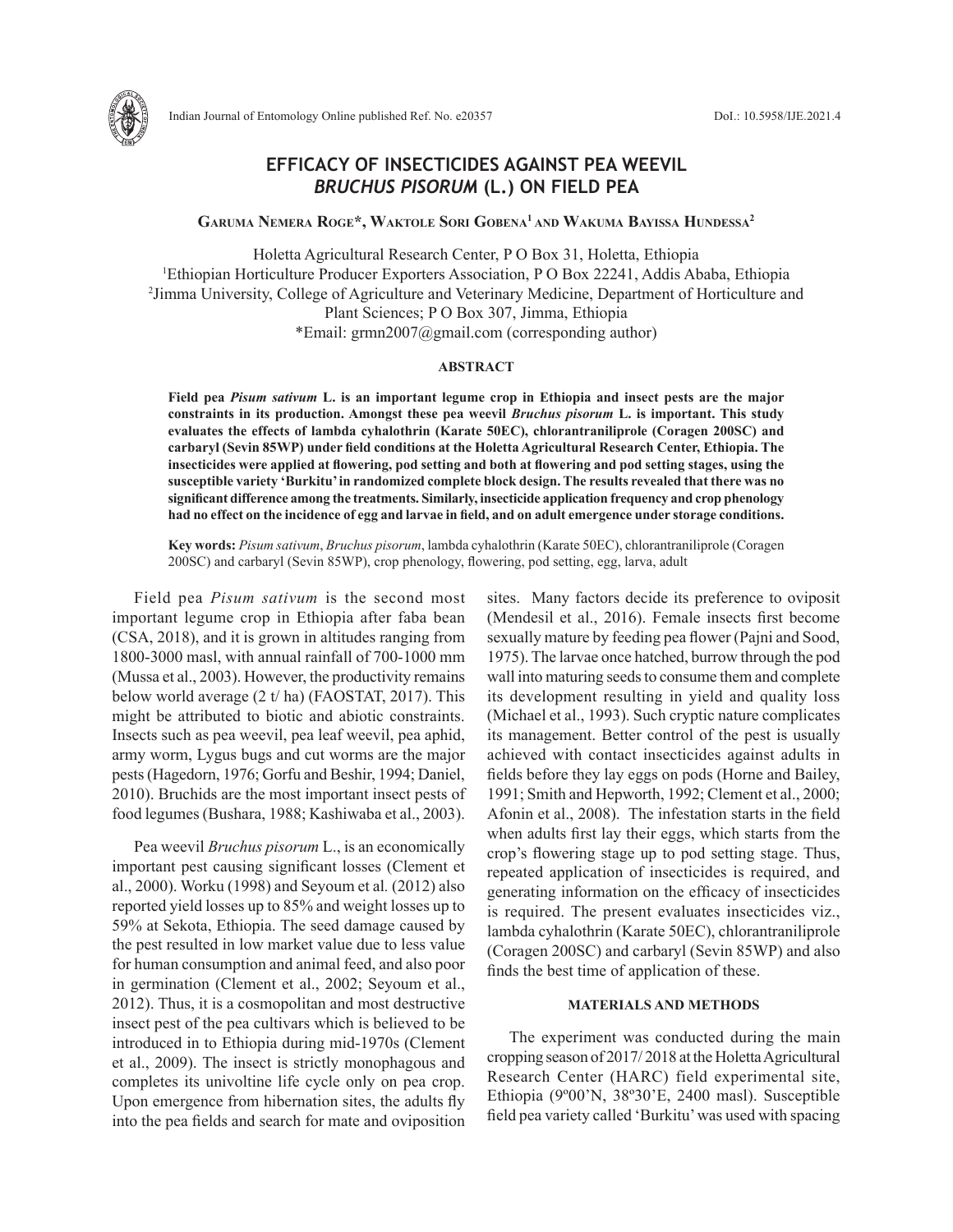of 20 and 5 cm between rows and plants, respectively. The insecticides evaluated include- Karate® 50EC (lambda-cyhalothrin) at 0.048 ml; Coragen®200SC (chlorantraniliprole) at 0.03 ml; and Sevin 85WP (carbaryl) at  $1.8 \times 10^{-4}$  kg/ plot. These were applied at flowering, pod setting and both at flowering and pod setting stages, with plots  $(1.5 \times 0.8) = 1.2 \text{ m}^2$  arranged in a completely randomized block design and replicated four times. The buffer spacing was 1 and 1.5 m between plots and adjacent replications, respectively. All other agronomic practices were done as recommended for the crop in the area.

Before the second spray at pod setting stage, pods were carefully assessed and estimates of adult *B. pisorum* incidence was made with 25 sweeps with a sweep net following the insect's threshold level (Baker, 2016). Ten plants from each middle row were selected and ten pods with eggs were tagged and the number of eggs from each pod was recorded. After applying the second spray, post-spray egg count was made to see the ovicidal effect. Number of larvae was counted by dissecting 50 dry seeds taken randomly from each tagged pod at harvest. Fifty-gram seeds from each treatment were randomly taken and allocated to determine the number of adults emerged/ experimental unit in a plastic jar of 250 ml capacity. The jars were inspected on daily basis for the emergence of adults. The temperature  $(^{0}C)$  and relative humidity  $(^{9}O)$  of the laboratory room was recorded using thermo-hygrometer on daily basis. The number of days required for adults to emerge was recorded starting from harvest until the first adult emerged off seeds.

The % grain damage was calculated by separating healthy (without holes) ones from the sieved samples following Khattak et al. (1987). After separating grains into damaged with exit holes and undamaged ones, these were weighed separately and % weight loss was computed following Gwinner et al*.* (1996). Clean, 1000 seeds were taken from each treatment and weighed in gram after adjusting the moisture content to 10% (Cassells and Armstrong, 1998). Yield/ plots at harvest was taken and converted into ha basis. Phytotoxicity score was made after each spray based on leaf scorch scale of 0-3; where  $0 =$  no symptom,  $1 =$  light,  $2 =$ medium,  $3$  = heavy scorching, according to pesticide efficacy testing protocol and procedures for registration of pesticides in Ethiopia (Lavadinho, 2001; Deneer et al., 2014). Mean of pre and post spray egg counts at pod setting stage was subjected to % efficacy calculation using Abbott's formula (1985).

Germination test was done to observe the effects of the treatments on the pea's seed viability. Fifty seeds were randomly selected from each treatment and placed on moist filter paper on petridish for seven days following Gwinner et al. (1996) and % germination computed. Data on larvae count, adults emerged, % grain damage, grain weight loss and germination were square root transformed and subjected to ANOVA (Gomez and Gomez, 1984) and least significant difference (LSD,  $p=0.05$ ) used for mean separation using SAS v. 9.3 (SAS, 2011) software.

### **RESULTS AND DISCUSSION**

There was insignificant difference with pre and post treatment application egg counts; though statistically non-significant, there was a clear reduction with treatments. Seidenglanz et al*.* (2011) observed that pyrethroid insecticides were more effective compared to the neonicotinoids. As such the number of died eggs might be compensated by the newly oviposited eggs and, egg numbers before and after treatment application probably balanced each other. Position of eggs on the pods in relation to the direction of spraying and eggs which might be laid after the treatment application could also influence the egg numbers. The form in which the eggs of *B. pisorum* laid might also have its influence on the efficiency of the treatments as the eggs of the insect usually laid in the form of clusters than single eggs in which only the upper top eggs face treatments and the bottom eggs rarely affected by the applied insecticides (Seidenglanz et al., 2007).

With, larval and adult counts also the results are nonsignificant, but with larvae, carbaryl at flowering stage showing maximum efficacy (Table 1). Aznar-Fernandez et al. (2018) and Afonin et al. (2008) observed that food competition can lead to death of many larvae. As many as 45 eggs can be laid on single pod and usually about 5 larvae can get into one grain even though usually only one larvae develops and pupate while the others perish either because of physical damage during exit or due to food competition. Thus, the larvicidal effects, the number of emerged adults became minimal and there were no significant differences. Thousand seed weight and yield also did not show significant differences, as infestation of *B. pisorum* starts in the field and the feeding continues until the adults exit off the seeds in the store. As such, the effect the insect is more of on seed weight loss and quality in the store than direct yield loss at harvest, the result in line with the findings of Gagic et al. (2016). Only least grain damage and loss in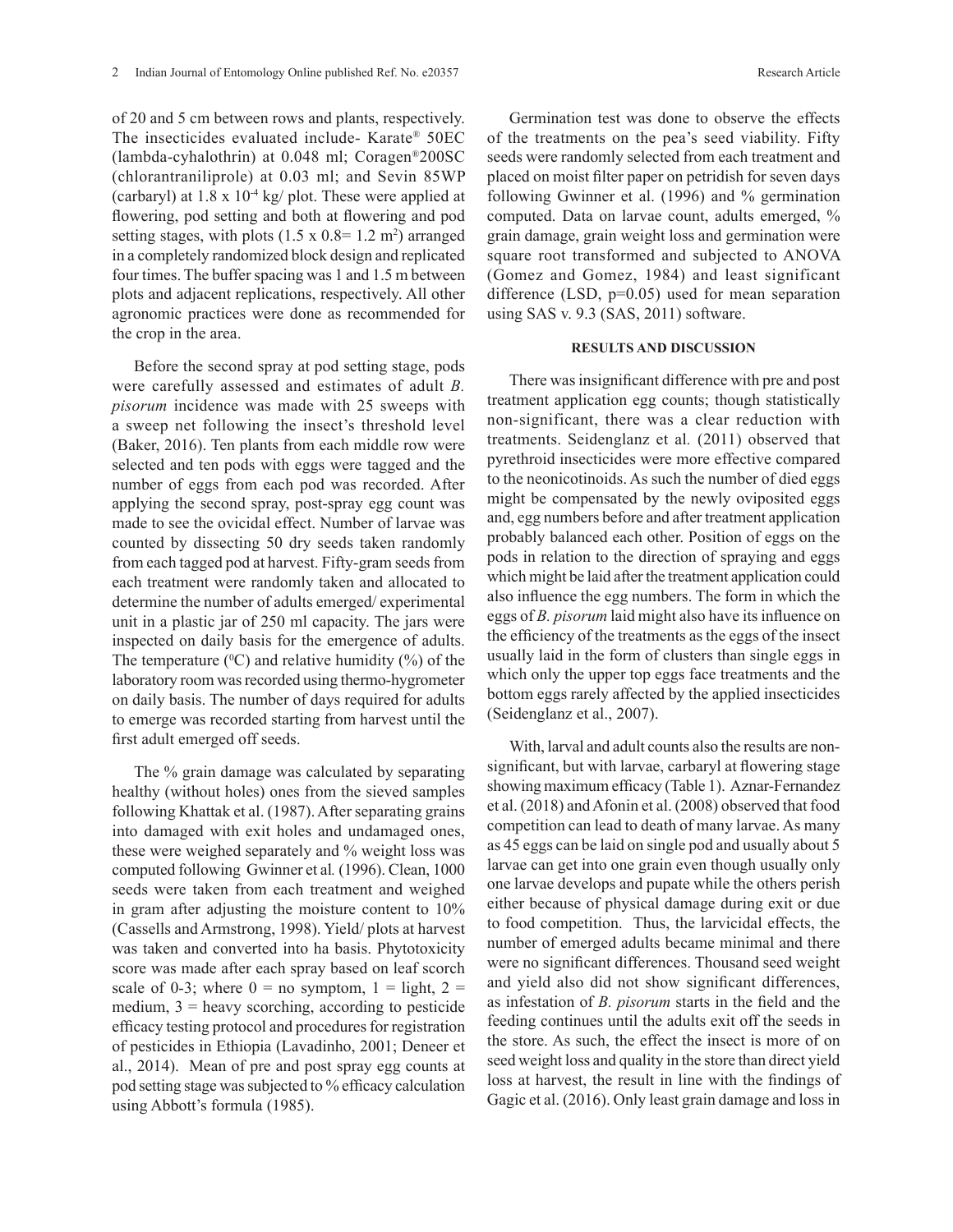| con hald nos<br>$\vdots$                                      |
|---------------------------------------------------------------|
| そうきん こうかい                                                     |
| ֧֧֧֧֧֧ׅ֧֧ׅ֧֧֛֛֛֚֚֚֚֚֚֚֚֚֚֚֚֚֚֚֚֚֚֚֚֚֚֚֚֚֡֝֓֝֓֕֓֝֓֝֓֝֬֜֓֜֜֓֝֬֜ |
| r so coordrotter + c .rccc                                    |
| ۶<br>آ<br>j                                                   |

| Treatments                                                                                                                                                                                                                                                                                  | $(Mean \pm SE)$ $(Mean \pm SE)$<br>Before<br>spray | Egg counts (eggs/pod)<br>After<br>spray | $[ean \pm SE]$<br>50 seeds**<br>Larvae/<br>S | No. of adults<br>50 g seeds**<br>(Mean± SE)          | damage (%)<br>Grain        | Grain weight<br>$loss (9/6)$ ** | Germination<br>$(\frac{0}{0})$ **       | Days to adult<br>Emergency | treatments<br>Efficacy<br>on egg<br>$(\%)$<br>of | seed weight<br>(Mean± SE)<br>Thousand<br>$\left( \frac{1}{2} \right)$ | $(Mean \pm SE)$<br>(Qt / ha)<br>Yield |
|---------------------------------------------------------------------------------------------------------------------------------------------------------------------------------------------------------------------------------------------------------------------------------------------|----------------------------------------------------|-----------------------------------------|----------------------------------------------|------------------------------------------------------|----------------------------|---------------------------------|-----------------------------------------|----------------------------|--------------------------------------------------|-----------------------------------------------------------------------|---------------------------------------|
| (Tambda-cyhalothrin) (F<br>- Karate® 50EC                                                                                                                                                                                                                                                   | $4.50 \pm 0.17$                                    | $2.03 \pm 0.1$                          | 5.5 $(2.28 \pm$<br>0.09                      | $2.25(1.54 \pm$<br>0.08                              | $0.76(1.09 \pm$<br>0.03    | $0.1(0.77+)$<br>0.02)           | 89 (94.26±<br>0.64                      | $50.63 \pm 2.68$           | 61.44                                            | $308.77 \pm 2.08$                                                     | $41.45 \pm 1.74$                      |
| (lambda-cyhalothrin) (P)<br>- Karate® 50EC                                                                                                                                                                                                                                                  | $4.58 \pm 0.14$                                    | $2.10 + 0.09$                           | $4.25(1.92 \pm$<br>(2)                       | $3(1.75 \pm$<br>0.17)                                | 0.85(1.1)<br>(12)          | $0.21(0.83 +$<br>0.03)          | 91 $(95.31 \pm$<br>0.88)                | $44.18 \pm 2.35$           | 50.08                                            | $291.27 \pm 7.81$                                                     | $37.18 \pm 2.13$                      |
| (lambda-cyhalothrin)<br>- Karate® 50EC<br>$(F+P)$                                                                                                                                                                                                                                           | $3.83 \pm 0.22$                                    | $1.58 \pm 0.13$                         | $2.25(1.61 \pm$<br>0.17                      | $4(1.94 \pm$<br>0.09                                 | $-83(1.38 +$<br>(50, 0)    | $0.47(0.95 \pm$<br>0.01         | 88 (93.76±<br>0.28                      | $53.2 \pm 2.12$            | 53.60                                            | $298.52 \pm 6.40$                                                     | $42.63 \pm 1.23$                      |
| (chlorantraniliprole) (F)<br>Coragen®200SC                                                                                                                                                                                                                                                  | $4.53 \pm 0.14$                                    | $1.85 \pm 0.05$                         | $2.25(1.61 \pm$<br>0.08                      | $1.25(1.26 \pm$<br>0.18                              | $0.47(0.97 +$<br>0.12      | $0.16(0.81 \pm$<br>0.04         | 85 (92.17±<br>(6,79)                    | $62.28 \pm 0.62$           | 66.59                                            | $296.74 \pm 0.86$                                                     | $36.05 \pm 1.56$                      |
| (chlorantraniliprole) (P)<br>Coragen®200SC                                                                                                                                                                                                                                                  |                                                    | $3.98 \pm 0.16$ $1.65 \pm 0.07$         | $3.5(1.88 +$<br>0.09                         | $1.75(1.41 \pm$<br>0.11)                             | $0.45(0.95 \pm$<br>0.06    | $0.14(0.8 +$<br>0.01)           | 90 (94.84±<br>(6.43)                    | $52.15 \pm 2.75$           | 52.12                                            | $268.34 \pm 6.19$                                                     | $40.6 \pm 1.53$                       |
| (chlorantraniliprole)<br>Coragen®200SC<br>$(F+P)$                                                                                                                                                                                                                                           | $4.65 \pm 0.28$                                    | $2.03 \pm 0.16$                         | $7(2.61 \pm$<br>0.12)                        | $3.25(1.88 \pm$<br>(0.07)                            | $0.99(1.18 \pm$<br>(50, 0) | $0.22(0.84 \pm$<br>0.01)        | 84 (91.64±<br>0.62)                     | $47.73 \pm 1.83$           | 56.32                                            | $278.42 \pm 5.42$                                                     | $42.96 \pm 1.39$                      |
| Sevin 85WP (carbaryl)                                                                                                                                                                                                                                                                       | $5 + 0.13$                                         | $2.30 \pm 0.05$                         | $1.5(1.35 \pm$<br>0.18)                      | $4(1.98 \pm$<br>$\begin{matrix} 1 \\ 0 \end{matrix}$ | $1.24(1.27\pm$<br>0.08     | $0.17(0.82 +$<br>0.01)          | ≆66688 18<br>(50                        | $40.85 \pm 2.03$           | 58.22                                            | $285.74 \pm 2.55$                                                     | $45.72 \pm 1.79$                      |
| Sevin 85WP (carbaryl)                                                                                                                                                                                                                                                                       | $4.78 \pm 0.21$                                    | $2.23 \pm 0.1$                          | $9.25(2.98 \pm$<br>0.17                      | $2(1.48 \pm$<br>0.15                                 | $0.56(0.95 \pm$<br>0.07    | $0.09(0.76 \pm$<br>0.02         | 89 $(94.3 \pm$<br>0.58                  | $62.7 \pm 1.26$            | 64.01                                            | $281.67 \pm 5.37$                                                     | $35.96 \pm 0.63$                      |
| Sevin 85WP (carbaryl)<br>$(F+P)$                                                                                                                                                                                                                                                            | $4.63 \pm 0.22$                                    | $2.13 \pm 0.09$                         | $7.5(2.56 \pm$<br>0.06)                      | $4.25(1.96 \pm$<br>0.08                              | $-35(1.45 \pm$<br>(6.04)   | 0.34<br>$(0.9 + 0.01)$          | $(95.31 \pm$<br>0.43)<br>$\overline{9}$ | $55.65 \pm 3.14$           | 53.33                                            | $271.5 \pm 1.79$                                                      | $38.93 \pm 0.57$                      |
| Control (untreated)                                                                                                                                                                                                                                                                         | $5 + 0.24$                                         | $2.30 \pm 0.09$                         | $4.75(2.14 \pm$<br>0.06                      | $4(2.06 \pm$<br>0.08                                 | $1.18(1.24 \pm$<br>0.05    | 0.02<br>$0.22(0.85 \pm$         | 85<br>$92.18 \pm 0.58$                  | 2.66<br>$50.5 \pm$         | 0.00                                             | $295.07 \pm 2.14$                                                     | $45.41 \pm 1.24$                      |
| LSD (0.05)                                                                                                                                                                                                                                                                                  | 1.22ns                                             | 0.77ns                                  | 1.33ns                                       | 1.07 <sub>ns</sub>                                   | 0.66ns                     | 0.20 <sub>ns</sub>              | 4.75ns                                  | 21.76ns                    |                                                  | 42.60ns                                                               | 9.74ns                                |
| 5                                                                                                                                                                                                                                                                                           | 18.42                                              | 26.34                                   | 43.76                                        | 42.83                                                | 39.11                      | 17.03                           | 3.5                                     | 28.85                      |                                                  | 10.21                                                                 | 16.5                                  |
| **=Square root transformed; $(F)$ = at $p$ at $p$ = at $p$ setting, $(F+P)$ = at both flowering and pod setting stages; ns = non-significant $(p-0.05)$ , SE = standard error. means within parentheses in<br>column after transformation; ns= non-significant (p=0.05); SE= standard error |                                                    |                                         |                                              |                                                      |                            |                                 |                                         |                            |                                                  |                                                                       | a                                     |

Efficacy of insecticides against pea weevil *Bruchus pisorum* (L.) on field pea 3 Garuma Nemera Roge et al.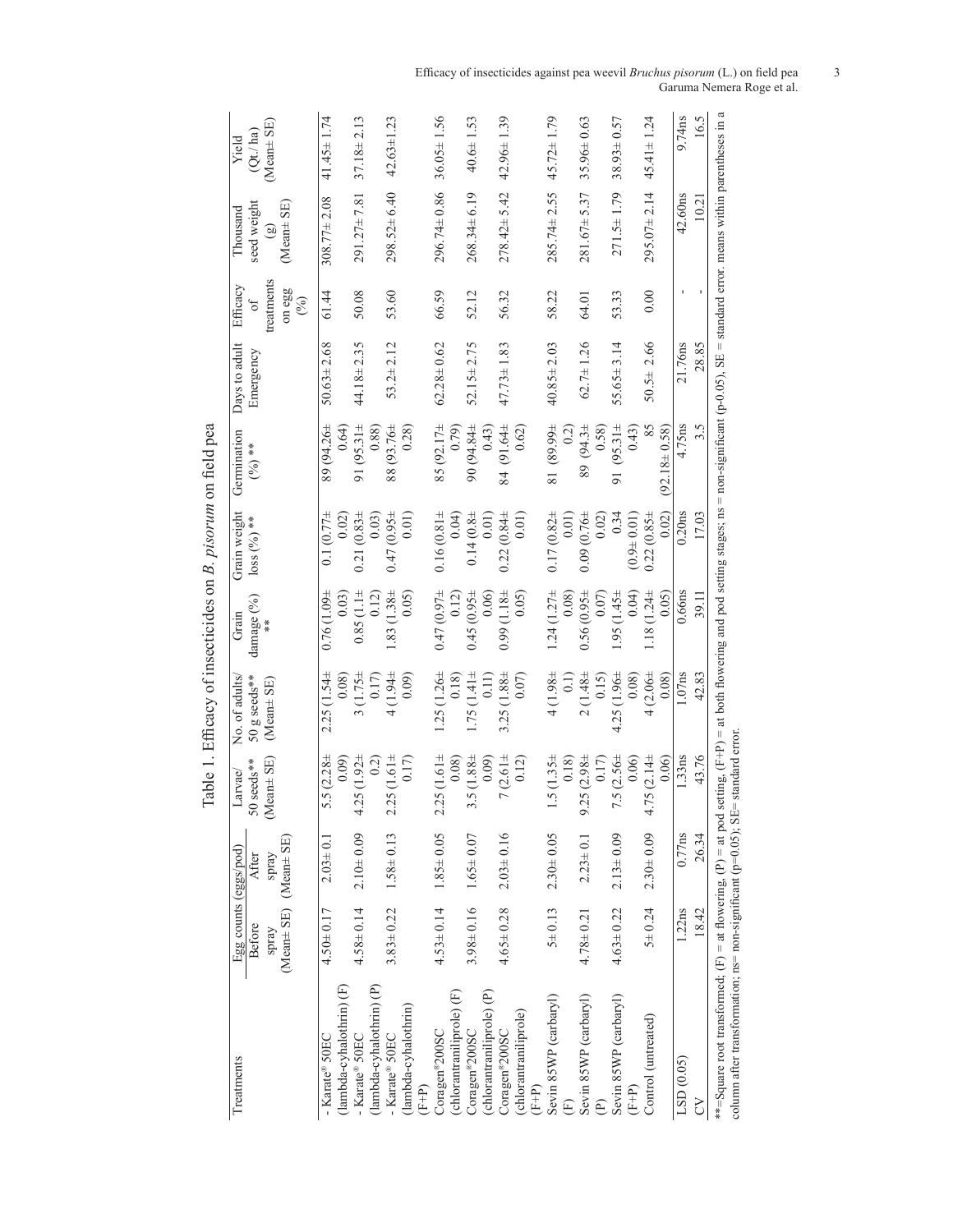grain weight were observed as the insecticides inhibited only the pupation of larvae with their larvicidal effects. These results agree with those of Smith (1990) that grain weight loss is <4% when the *B. pisorum* is managed by spraying insecticides. This study also conforms to the findings of Horne and Bailey (1991) that damage can be reduced by managing adult *B. pisorum* in the field pea.

Fumigating the stored pea also found to be associated with lower damage (Mihiretu and Wale, 2013). Results from germination test showed non-significant difference, it was >80% in all treatments agreeing with observations of Matthews and Holding (2005). There was non-significant difference with regard to days for adult emergence- the least of 40.85± 2.03 was observed in carbaryl applied at flowering stage, and maximum of  $62.7 \pm 1.26$  with carbaryl sprayed at pod setting stage; while chlorantraniliprole at flowering stage and carbaryl at pod setting stage were the best in delaying the number of days to adult emergence. The efficacy of the treatments at three growth stages 50.08 to 66.59% with insignificant differences- chlorantraniliprole at flowering stage showed maximum efficacy (66.59%), followed by carbaryl at pod setting stage (64.01%). Thus, in general carbaryl and chlorantraniliprole at flowering stage performed best with terms of their larvicidal effects.

#### **ACKNOWLEDGEMENTS**

The authors thank the Holetta Agricultural Research Center for providing the planting material, experimental plots and some laboratory materials; also, the Ethiopian Institute of Agricultural Research (EIAR) for funding the project.

**Conflict of interest:** No potential conflict of interest reported.

#### **REFERENCES**

- Abbott W S. 1925. A method of computing the effectiveness of an insecticide. Journal of Economic Entomology 18: 265-267.
- Afonin A N, Greene S L, Dzyubenko N I, Frolov A N. 2008. Interactive agricultural ecological atlas of Russia and neighboring countries. Economic plants and their diseases, pests and weeds. http://www. agroatlas.ru/en/content/cultural/#MediCago\_lupulina\_k/index.html
- Aryamanesh N, Byrne O, Hardie D C, Khan T, Siddique K H M, Yan G. 2012. Large-scale density-based screening for pea weevil resistance in advanced backcross lines derived from cultivated field pea (*Pisum sativum*) and *Pisum fulvum*. Crop and Pasture Science 63(7): 612-618.
- Baker G. 2016. Pea weevil. Fact sheet. Primary Industries and Resources & South Australian Research and Development Institute, Australia. 8 pp.

Bushara A G. 1988. Insect depredation during storage. World Crops: Cool

season food legumes. Summerfield R J (ed.). Kluwer: Dordrecht, the Netherlands. 367-378 pp .

- Cassells J, Armstrong E. 1998. Harvest and storage, timing all important in boosting quality, NSW Agriculture.
- Clement S L, Wightman J A, Hardie D C, Bailey P, Baker G, McDonald G. 2000. Opportunities for integrated management of insect pests of grain legumes. Knight R. (ed.). Linking research and marketing opportunities for pulses in the 21st century. Kluwer Academic, Dordrecht, Netherlands. 467-480 pp.
- Clement S L, Hardie D C, Elberson L R. 2002. Variation among *Pisum fulvum* accessions for resistance to pea weevil. Crop Science 42(6): 2167-2173.
- Clement S L, McPhee K E, Elberson L R, Evans M A. 2009. Pea weevil, *Bruchus pisorum* L. (Coleoptera: Bruchidae), resistance in *Pisum sativum*× *Pisum fulvum* inter specific crosses. Plant Breeding 128(5): 478-485.
- CSA (Central Statistics Agency). 2018. Agricultural sample survey 2017/2018, Volume I: Report on Area and Production of Crops, Addis Ababa, Ethiopia.
- Daniel, W. 2010. Insect pests of field peas and lentils. NC Research Extension Center, Minot.
- Deneer J W, Adriaanse P I, De Boer P, Busschers M, Lahr J, Schoor C, Van Vliet P, Woldeamanual A. 2014. A scientific evaluation system for the registration of pesticides in Ethiopia (No. 2547), Alterra Wageningen U R.
- Gagic V, Riggi L G, Ekbom B, Malsher G, Rusch A, Bommarco R. 2016. Interactive effects of pests increase yield. Ecology and Evolution 6(7): 2149-2157.
- Gorfu D, Beshir T. 1994. Field pea diseases in Ethiopia. Proceedings. National cool-season food legumes review conference, Addis Abeba (Ethiopia), 16-20 December 1993. ICARDA/IAR.
- Gwinner J, Harnisch R, Muck O. 1996. Manual on the prevention of post-harvest seed losses, post-harvest project, GTZ, D-2000, Hamburg, FRG. 294.
- FAOSTAT. 2017. Crops production. http://www.fao.org/faostat/en/#data/ QC
- Hagedorn D J. 1976. Handbook of pea diseases. A Cooperative Extension Program. University of Wisconson.
- Horne J, Bailey P. 1991. *Bruchus pisorum* L. (Bruchidae: Coleoptera,) control by a knockdown pyrethroid in field peas. Crop Protection 10(1): 53-56.
- Kashiwaba K, Tomooka N, Kaga A, Han O K, Vaughan D A. 2003. Characterization of resistance to three bruchid species (*Callosobruchus* spp., Coleoptera, Bruchidae) in cultivated rice bean (*Vigna umbellata*). Journal of Economic Entomology 96: 207-213.
- Khattak S U, Jan K Y, Hussain N, Khalil K. 1987. Resistance of chickpea cultivars to Pulse beetle, *Callososbruchus maculatus*. Scientific Khybert 8: 1-8.
- Lavadinho A M P. 2001. Efficacy evaluation of plant protection products, EPPO Bulletin, 31(3): 345-352.
- Matthews P, Holding D. 2005. Germination testing and seed rate calculation. Pulse Pt 20: 1-4.
- Mendesil E, Rämert B, Marttila S, Hillbur Y, Anderson P. 2016. Oviposition preference of pea weevil, *Bruchus pisorum* L. among host and non-host plants and its implication for pest management. Frontiers in Plant Sciences 6: 1186.
- Michael P, Hardie D C, Mangano P. 1993. Insect and mite control. Pritchard I, Carpenter J, Anderson W. (eds.). Growing field peas.